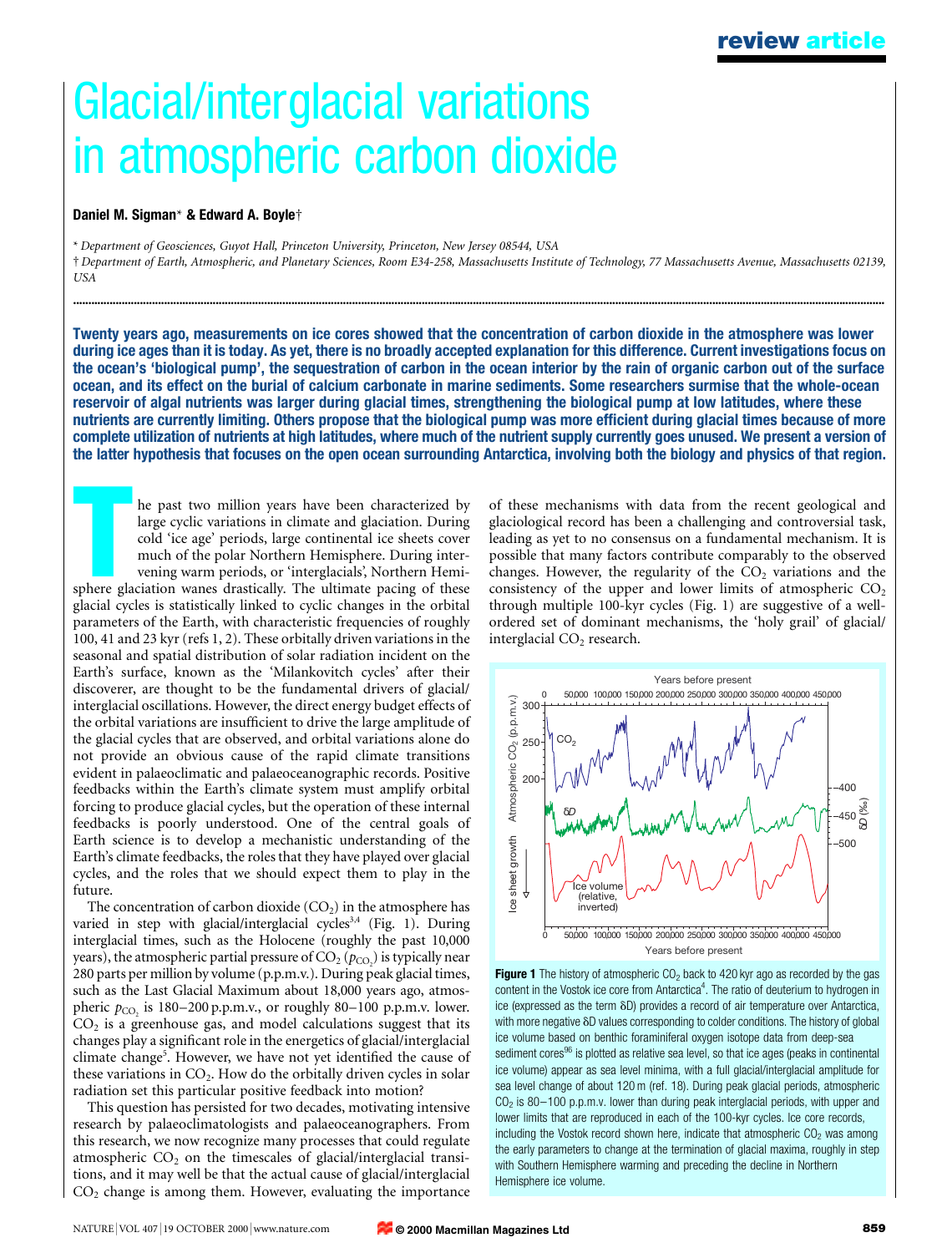## review article



Figure 2 A simplified view of the Holocene (pre-industrial) carbon cycle. Data is largely based on ref. 97 and includes only the reservoirs and fluxes thought to be most relevant for glacial/interglacial variations in atmospheric CO<sub>2</sub>. Carbon that exchanges with atmospheric CO<sub>2</sub> on the timescale of glacial/interglacial transitions is stored in a number of reservoirs (given in units of Pg C, or  $10^{15}$  g C), as dissolved inorganic carbon (DIC), calcium carbonate (CaCO<sub>3</sub>), and organic carbon (C<sub>org</sub>). For each of the carbon reservoirs, a residence time ( $\tau$ , reservoir size divided by input or output) is given in relation to important exchange terms among reservoirs, which are indicated by double arrows. Relevant fluxes of C<sub>org</sub> and CaCO<sub>3</sub> (including 'dissolved' CaCO<sub>3</sub>) are indicated by single arrows. It is also informative to consider the fluxes that are excluded from this diagram. For instance, organic carbon burial (which occurs mostly along ocean margins), organic carbon weathering on land and volcanic/hydrothermal CO<sub>2</sub> release are generally thought to occur too slowly or to have the wrong sensitivities to play a major role in the consistent variation of atmospheric  $CO<sub>2</sub>$  over glacial/interglacial cycles.

The modern carbon cycle provides our first basis for discerning the processes that may have played an important role in glacial/ interglacial  $CO<sub>2</sub>$  change (Fig. 2). Excluding recent anthropogenic changes, the atmospheric  $CO<sub>2</sub>$  reservoir is one-third to one-quarter of the size of the terrestrial biosphere and soil carbon reservoir, and is comparable to the amount of inorganic carbon stored in the warm upper ocean. However, all of these pools together are less than 10% of the inorganic carbon stored in the deep ocean. Deep water is exposed at the ocean surface roughly every 1,000 years, so that a change in atmospheric  $CO<sub>2</sub>$  driven by something other than oceanic processes would be diluted into the large reservoir of deep ocean inorganic carbon, greatly attenuating such  $CO<sub>2</sub>$  changes on the timescale of ice ages and interglacial periods. In addition, over thousands of years, the deep ocean regulates the exchange of inorganic carbon between the geosphere and the hydrosphere/atmosphere system through its control of the burial of calcium carbonate on the sea floor. From these facts, Broecker<sup>6</sup> concluded that oceanic changes must underlie the glacial/interglacial cycle in atmospheric  $CO<sub>2</sub>$ .

Here, we review the potential causes of glacial/interglacial  $CO<sub>2</sub>$ change that have been recognized as well as the evidence for and against them. We will start with the relatively well-studied hypotheses and end with subjects of greater conjecture. Given that we still lack a proven mechanism for glacial/interglacial  $CO<sub>2</sub>$  changes, this approach is tantamount to first describing the processes that we believe cannot explain glacial/interglacial  $CO<sub>2</sub>$  changes (changes in terrestrial carbon storage and in ocean temperature, simple changes in the marine calcium carbonate budget) and then shifting to those processes that might (such as changes in the oceanic nutrient reservoir size) and finally to a hypothesis that is currently receiving special attention (changes in the completeness of nutrient consumption in high-latitude surface waters).

#### Carbon storage on land

With currently forested or vegetated regions covered under kilometres of ice, an increase in the extent of deserts, apparent conversion of tropical forest to grassland, and exposure of organic-rich sediments on continental shelves, it seems likely that the continental reservoir of organic carbon decreased during the last ice age, contributing  $CO<sub>2</sub>$  to the ocean/atmosphere system (ref. 7 and references therein). Based on reconstructions of biome distributions for the glacial world and information on carbon storage by different biomes, estimates<sup>7,8</sup> of the glacial/interglacial change in terrestrial carbon storage range between 700 and  $1,350$  Pg C ( $10^{15}$  g of carbon). An integrative indicator of the transfer of carbon from terrestrial sources during the last ice age is thought to be provided by the  $13C/12C$  ratio of the calcitic shells of benthic foraminifera from deep sea sediments. The  ${}^{13}C/{}^{12}C$  ratio of glacial-age shells is on average 0.3–0.4‰ lower than that of Holocene shells, a shift that has been interpreted as reflecting a transfer of continental organic carbon, which has a low  ${}^{13}C/{}^{12}C$  ratio, to the ocean/atmosphere inorganic carbon reservoir during ice ages<sup>9-11</sup>. If this interpretation is correct, the <sup>13</sup>C/<sup>12</sup>C change of 0.3–0.4‰ indicates that roughly 300–700 Pg of additional carbon were distributed throughout the ocean/ atmosphere system during the last ice age<sup>12</sup>. While other possible explanations<sup>13</sup> have been raised for the observed decrease in foraminiferal  ${}^{13}C/{}^{12}C$ , the foraminiferal estimate of terrestrial carbon loss during the last ice age is already at the lower bound of values inferred from the terrestrial palaeoecological data, making it seem likely that changes in the terrestrial carbon pool dominated the benthic foraminiferal  ${}^{13}C/{}^{12}C$  shift.

Given no other processes, a 500 Pg C addition, when distributed throughout the ocean/atmosphere system, would have raised atmospheric  $CO<sub>2</sub>$  by 45 p.p.m.v. However, this increase in inorganic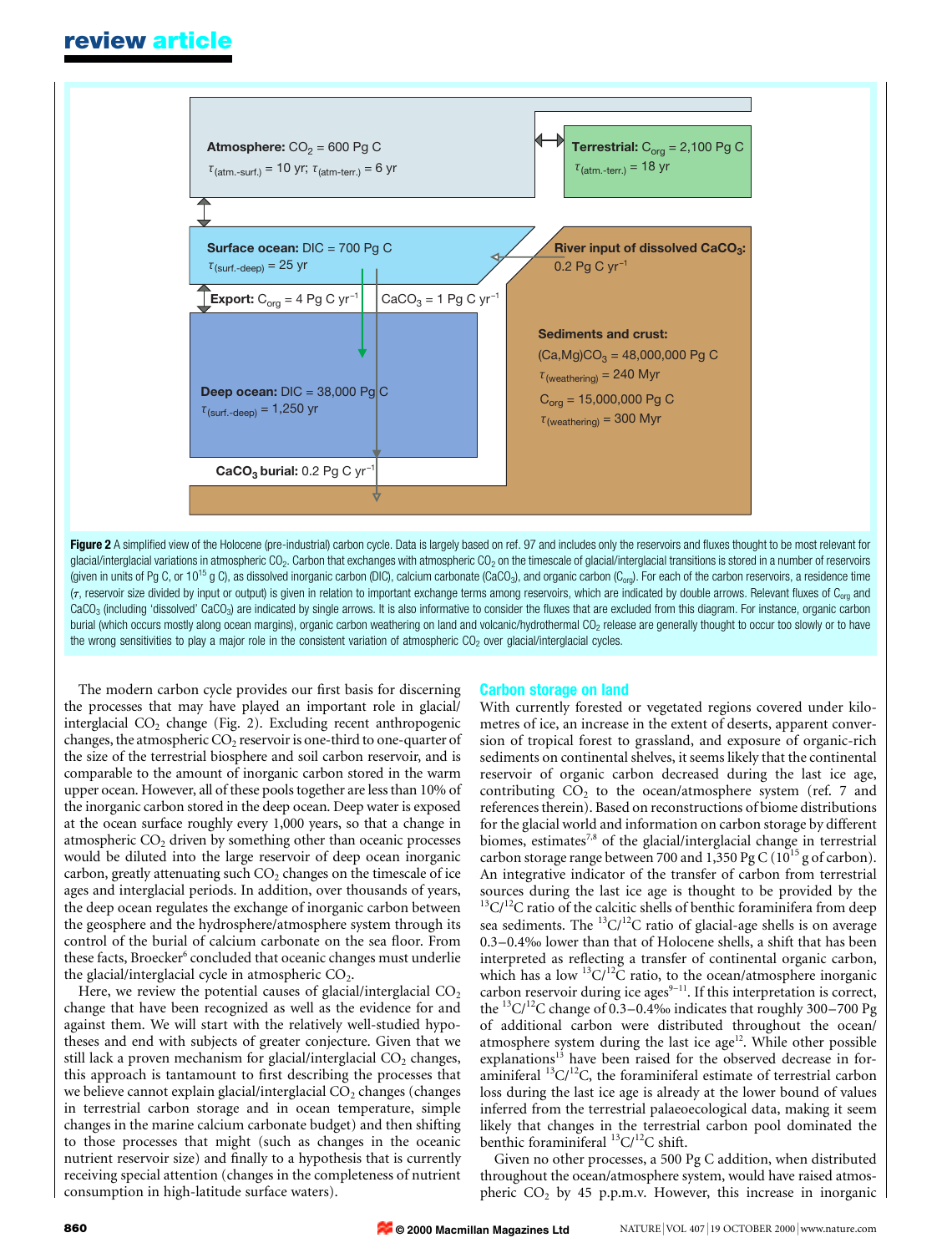# review article

carbon would have driven a temporary increase in the dissolution of deep sea sedimentary calcite (see below), which would have reduced the effective  $CO_2$  increase to 15 p.p.m.v. over about 5–10 kyr. Thus, while the terrestrial carbon reservoir was smaller during the last ice age, its effect on atmospheric  $CO<sub>2</sub>$  was probably modest because of buffering by the ocean carbon reservoir and the ocean  $CaCO<sub>3</sub>$ balance. Details aside, terrestrial carbon represents a source of  $CO<sub>2</sub>$  to the atmosphere, not a sink, during ice ages.

#### CO<sub>2</sub> storage in the ocean

The exchange of  $CO<sub>2</sub>$  between the atmosphere and the surface ocean would reach completion over the course of six to twelve months if there were no other processes redistributing inorganic carbon in the ocean. However, the  $p_{CO_2}$  of surface waters is continuously being reset by its interaction with the deep ocean reservoir of inorganic carbon, which is more than 25 times that of the atmosphere and surface ocean combined (Fig. 2).

Excluding the effect of anthropogenic additions of  $CO<sub>2</sub>$  to the atmosphere, we can consider the ocean and atmosphere to be in approximate steady state with respect to  $CO<sub>2</sub>$  exchange, with  $CO<sub>2</sub>$ uptake in some regions of the ocean balanced by  $CO<sub>2</sub>$  release in others. The air-sea exchange of  $CO<sub>2</sub>$  is determined largely by the  $p_{\text{CO}_2}$  of surface waters, with  $\text{CO}_2$  transfer into the ocean occurring where the  $p_{CO_2}$  of surface waters is lower than that of the atmosphere, and transfer out of the ocean where it is higher. Surface water  $p_{\text{CO}_2}$ , in turn, is controlled by temperature and ocean chemical composition, which are separable in their responses to glacial/ interglacial changes.  $CO<sub>2</sub>$  is more soluble in cold water, causing  $CO<sub>2</sub>$  invasion into cold surface waters and  $CO<sub>2</sub>$  evasion out of warm surface waters. The role of ocean chemical composition is more complicated, involving the dependence of surface water  $p_{CO_2}$  on its inorganic carbon content and acid/base chemistry, which are greatly affected by biological processes.

#### Ocean temperature

As ocean temperature was lower during ice ages, it is an obvious first step to consider its effect on atmospheric  $CO<sub>2</sub>$ . The lower temperatures of the glacial ocean would have reduced the concentration of  $CO<sub>2</sub>$  in the atmosphere by drawing more of it into the ocean. The deep ocean, which is the dominant volume of ocean water, has a mean temperature of 2°C. Sea water begins to freeze at about  $-2^{\circ}C$ , producing buoyant ice. As a result, deep ocean water could not have been more than 4 °C colder during the last ice age, placing an upper bound on how much additional  $CO<sub>2</sub>$ this water could have sequestered simply by cooling. The potential cooling of surface waters in polar regions such as the Antarctic is also constrained by the freezing point of sea water. The temperature of the lower-latitude (equatorial, tropical and subtropical) surface ocean is far from the freezing point and thus lacks this constraint, and the pattern of low-latitude cooling is a subject of continuing research. The CLIMAP project<sup>14</sup> estimated that the tropical and subtropical sea surface was cooler by  $3^{\circ}C$  or less during the last ice age. However, estimates from the continents and some of the more recent paleoceanographic work suggest greater cooling, for example, as much as  $5^{\circ}$ C in the tropical Atlantic<sup>15</sup>.

The cooling of different regions of the ocean surface affected ice age  $CO<sub>2</sub>$  levels to the degree that they altered the volume-averaged temperature of the ocean, the critical parameter for the mean solubility of  $CO<sub>2</sub>$  in the ocean. The similarity in temperature between the large volume of the deep ocean and polar surface waters implies that most of the ocean interior is ventilated in polar environments, so we expect a given temperature change in polar surface waters to have a greater influence on atmospheric  $CO<sub>2</sub>$  than would the same temperature change in the low-latitude surface. For instance, in the CYCLOPS ocean box model<sup>16</sup>, a given cooling of the high-latitude surface causes roughly twice the  $CO<sub>2</sub>$  decrease that is



**Figure 3** The  $p_{CO_2}$  of surface sea water at 20 °C and a salinity of 35 parts per thousand, as set by its dissolved inorganic carbon (DIC) content and alkalinity (ALK). The  $p_{\text{CO}_2}$  decreases as DIC decreases and/or ALK increases. The dashed arrows show the relative effects on ALK and DIC of imbalances in the CaCO<sub>3</sub> budget of the ocean. If  $CaCO<sub>3</sub>$  burial is less than the continental input of dissolved  $CaCO<sub>3</sub>$ , then the ALK and DIC of the whole ocean increase in a 2:1 ratio. This lowers the  $p_{CO_2}$  of surface waters and transfers  $CO<sub>2</sub>$  from the atmosphere into the ocean. The solid arrows show the effect of the rain of biogenic materials out of the surface ocean ('export production'), for the cases that this rain is organic carbon  $(C_{org})$  only and that it is a 4:1 molar ratio of  $C_{org}$  and  $CaCO<sub>3</sub>$ . In general, the former composition applies to high nutrient polar surface ocean ecosystems, while the latter applies to the warm low-latitude ocean (references in ref. 98). Export production removes DIC from the surface ocean, sequestering it in the ocean interior. The modest ALK increase associated with  $C_{\text{ora}}$ export only is due to the associated uptake of nitrate by phytoplankton. Export production also affects the DIC and ALK of the deep ocean, because  $C_{\text{ora}}$  produced in the surface ocean and oxidized by bacteria in the ocean interior releases DIC and lowers the carbonate ion concentration of deep water. This affects the burial rate of CaCO<sub>3</sub> in the seafloor sediments, which further modifies the  $p_{C_0}$  of surface waters through its effect on the whole-ocean  $CaCO<sub>3</sub>$  balance (dashed arrows).

caused by an identical cooling of the low-latitude surface. A reasonable estimate for ice age ocean cooling of  $2.5\textdegree C$  in the polar surface and  $5^{\circ}$ C in the low-latitude surface leads to a  $CO_2$  decrease of 30 p.p.m.v., with the low-latitude and polar temperature changes playing roughly equivalent roles in this decrease. It has recently been noted that ocean general circulation models predict a greater sensitivity of  $CO<sub>2</sub>$  to low-latitude surface conditions than do simple ocean box models like CYCLOPS<sup>17</sup>. However, the significance of this observation is a matter of intense debate.

An opposing effect on atmospheric  $CO<sub>2</sub>$  to that of glacial/ interglacial temperature change is provided by the increased salinity of the glacial ocean, due to the storage of fresh water on land in extensive Northern Hemisphere ice sheets. Based on the approximately 120 m depression of sea level during the last ice age<sup>18</sup>, the whole ocean was about 3% saltier than it is today. All else being constant, this increase would have reduced the solubility of  $CO<sub>2</sub>$  in sea water and raised atmospheric  $CO<sub>2</sub>$  by 6.5 p.p.m.v. Taking the estimated temperature and salinity effects together, we would expect the atmospheric  $CO<sub>2</sub>$  concentration of the ice age world to have been 23.5 p.p.m.v. lower. Folding in the effect of a 500 Pg C transfer from the continents to the ocean/atmosphere system, we are left with an 8.5 p.p.m.v. decrease in  $CO_2$  (Table 1). There are uncertainties in each of these effects, but it seems that most of the 80 $-100$  p.p.m.v.  $CO<sub>2</sub>$  change across the last glacial/ interglacial transition must be explained by other processes. We must move on to the more complex aspects of the ocean carbon cycle.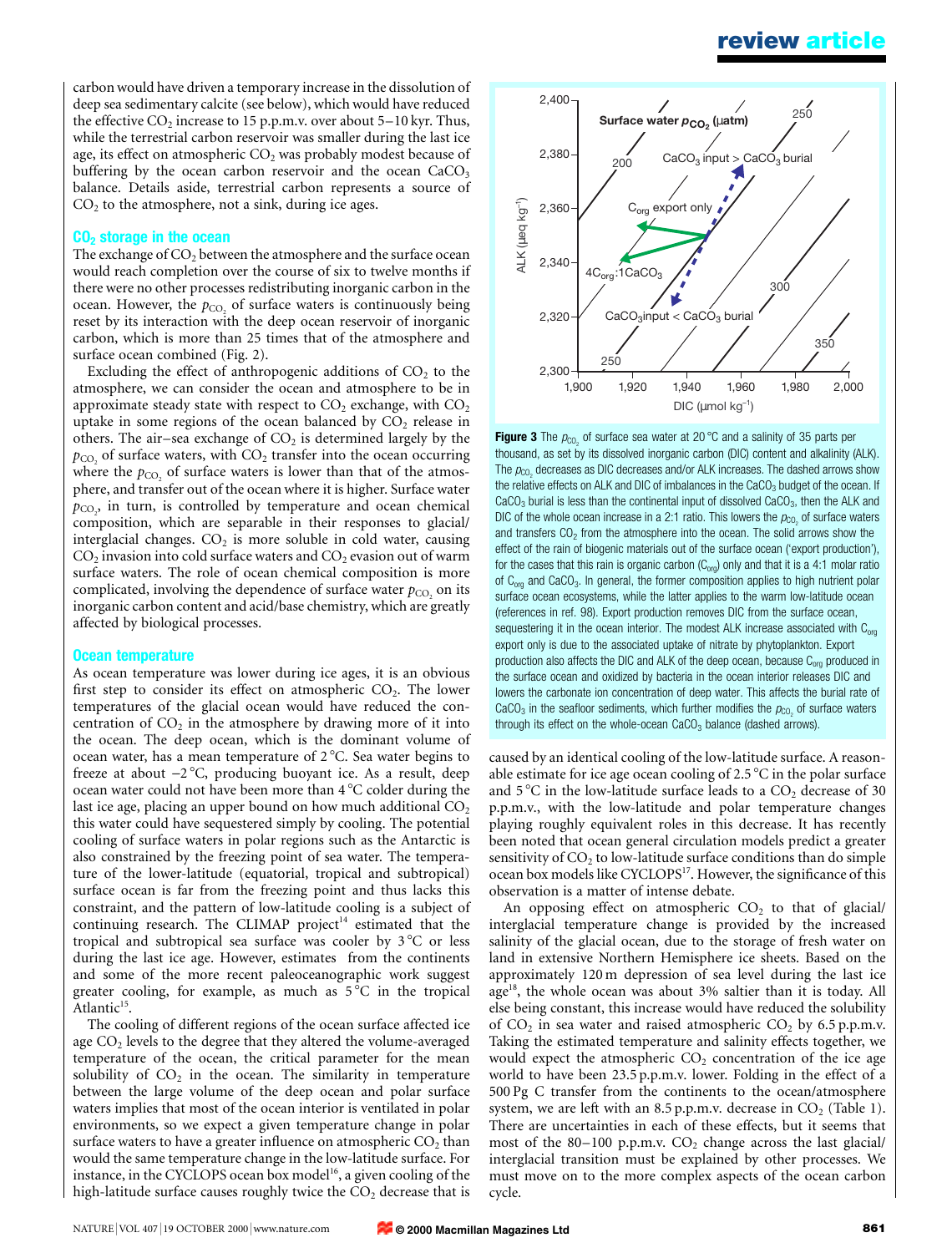#### Ocean carbon cycle

Upon dissolution in sea water, inorganic carbon maintains an acid/ base equilibrium:

$$
CO_2(gas) \leftrightarrow CO_2(aqueous)
$$
  
 $\leftrightarrow H_2CO_3 \leftrightarrow H^+ + HCO_3^- \leftrightarrow 2H^+ + CO_3^{2-}$ 

Dissolved inorganic carbon (DIC) is defined as the sum of these different inorganic carbon species, excluding gas phase  $CO<sub>2</sub>$ . The distribution of inorganic carbon among the above species depends on both the DIC concentration and the acid-titrating capacity of sea water, which we refer to as 'alkalinity' (ALK), the total equivalence of ions that must be protonated in order to lower the pH of sea water to the  $pK_a$  of carbonic acid (Fig. 3). If DIC increases while ALK remains constant, the proportion of the DIC pool present as carbonic acid and aqueous  $CO<sub>2</sub>$  increases. In addition, there is more inorganic carbon to partition among the different inorganic carbon species. Hence,  $p_{CO}$ , increases as DIC increases. As ALK increases, the inorganic carbon reservoir is shifted away from aqueous CO<sub>2</sub>, resulting in a lower  $p_{\text{CO}_2}$ .

The DIC and ALK of surface water are determined by two types of carbon cycle responses to oceanographic change, which can be referred to as `closed-system' and `open-system' responses. Closedsystem responses redistribute DIC and ALK among the different volumes of the ocean. Open-system responses change the sizes of the whole-ocean reservoirs of DIC and ALK, through temporary imbalances between their input from weathering of calcium carbonate  $(CaCO<sub>3</sub>)$  on the continents and their output by the burial of biogenic calcium carbonate in the ocean. The first geochemical hypotheses for the cause of glacial/interglacial  $CO<sub>2</sub>$  changes generally fell into two categories, based on whether they elicited a closed-system or open-system carbon-cycle response. Closedsystem hypotheses focused on the `biological pump', the sequestration of inorganic carbon in the deep ocean by photosynthesis in the sunlit surface and the subsequent rain of organic carbon out of the upper ocean<sup>19</sup>. Open-system hypotheses focussed on carbonate weathering and coral reef growth<sup>20</sup>. We have come to recognize that many geochemical changes, especially those involving the biological pump, would affect both the gradients and the reservoir sizes of ALK and DIC in the ocean, so that both closed- and opensystem responses must be considered $21$ .

#### **Ocean alkalinity**

Alkalinity is added to the ocean largely by the weathering of emergent carbonates on land, and it is removed largely by the biogenic precipitation and burial of CaCO<sub>3</sub>, in shallow coral reefs and carbonate banks, and in deep-sea sediments<sup>22</sup>. A complete treatment of ocean alkalinity would also include the input of alkalinity by the weathering of silicates on land and the consumption of alkalinity in the ocean by hydrothermal activity<sup>23</sup> and 'reverse weathering'24. However, on the timescales of glacial/interglacial transitions, it is believed that our view can be restricted to the input/output balance of  $CaCO<sub>3</sub>$ . In reef environments, much of the buried  $CaCO<sub>3</sub>$  is precipitated *in situ* by corals and benthic algae as the mineral aragonite. In the open ocean, most  $CaCO<sub>3</sub>$  is precipitated as the mineral calcite in the microfossils of two groups of marine plankton, coccolithophorids and planktonic foraminifera. This  $CaCO<sub>3</sub>$  subsequently rains out of the surface ocean along with

| Table 1 Atmospheric CO <sub>2</sub> effects of known changes                                                                  |                            |  |
|-------------------------------------------------------------------------------------------------------------------------------|----------------------------|--|
| Condition during the last ice age<br>(as different from Holocene)                                                             | $CO2$ change<br>(p.p.m.v.) |  |
| Terrestrial carbon decrease (500 Pq C)<br>Ocean cooling (5° low latitude, 2.5° high latitude)<br>Ocean salinity increase (3%) | 15<br>$-30$<br>65          |  |
| Total CO <sub>2</sub> change                                                                                                  | -8.5                       |  |
|                                                                                                                               |                            |  |

sinking organic matter. Roughly 75% of the  $CaCO<sub>3</sub>$  rain dissolves in the deep sea, while the remaining 25% is buried in deep sea sediment and is thus removed from the ocean reservoir (Fig. 2). When weathered or buried,  $CaCO<sub>3</sub>$  adds or removes two equivalents of ALK per mole of DIC.

The balance between the input of alkalinity from the continents and the removal of alkalinity in sediments is maintained by the distribution of  $CaCO<sub>3</sub>$  burial in the deep sea, and this distribution also provides us with a powerful constraint on ocean alkalinity changes over glacial/interglacial cycles. Deep sea  $CaCO<sub>3</sub>$  burial is mediated by the depth of the `calcite lysocline,' the transition separating shallower seafloor sediments where some calcite is preserved from deeper seafloor sediments where almost all of the calcite rain dissolves<sup>25,26</sup>. One of the primary controls on the depth of the lysocline is the calcite saturation depth, the depth at which the carbonate ion concentration of bottom water,  $[CO_3^{2-}]_{\text{bw}}$  equals the carbonate ion concentration at calcite saturation,  $[CO_3^{2-}]_{\text{sat}}$ occurring on average at 3.5 km depth<sup>27</sup>. Because calcite solubility increases with depth (a pressure effect), the water bathing the sea floor above the saturation depth is supersaturated, causing the preservation and eventual burial of  $CaCO<sub>3</sub>$  on the shallow sea floor, while water deeper than the saturation depth is undersaturated, dissolving the calcite rain and thus preventing  $CaCO<sub>3</sub>$  burial on the deeper sea floor.

Because of its effect on the calcite burial rate, the response of the lysocline to a change in  $[CO_3^{2-}]_{\rm bw}$  represents a negative feedback which drives deep-sea calcite burial towards a balance with the input of alkalinity from the continents<sup>28</sup>. For example, an increase in the weathering of limestone and other carbonate-bearing rocks on land (or similarly a decrease in coral reef growth in the shallow ocean) increases the whole ocean inventories of ALK and DIC in a 2:1 ratio. This inventory change causes a decrease in atmospheric  $CO<sub>2</sub>$  (Fig. 3). However, this increase in oceanic alkalinity also causes an increase in deep ocean  $[CO_3^{2-}]$  (according to the relation  $\Delta[CO_3^{2-}] \approx$  $0.6\Delta(ALK - DIC)$ , which in turn deepens the calcite saturation horizon. This deepening of the saturation horizon deepens the lysocline, which increases the area of sea floor where  $CaCO<sub>3</sub>$  is buried, so that the  $CaCO<sub>3</sub>$  burial rate once again comes into balance with the rate of alkalinity input from rivers, and atmospheric  $p_{CO}$ , stabilizes at a lower value.

Thus, the history of the mean lysocline depth provides a palaeoceanographic constraint on ocean alkalinity changes. An increase in carbonate weathering on land would deepen the lysocline by 1 km for every  $\sim$ 25 p.p.m. decrease in atmospheric  $p_{CO}$ , that it would cause. This requires that the lysocline must have been deeper by more than 2 km during the last ice age for a change in the input of alkalinity to have played a dominant role in glacial/interglacial  $CO<sub>2</sub>$ changes. Data on seafloor  $CaCO<sub>3</sub>$  content suggest that the oceanaverage lysocline of the last ice age was less than 1 km deeper than that of the Holocene<sup>29</sup>. This finding invalidates hypotheses that call upon increased weathering or decreased coral reef growth as the primary driver of lower ice age levels of atmospheric  $CO<sub>2</sub>$  (ref. 30).

An alternative mechanism for changes in ocean alkalinity involves the biological production of  $CaCO<sub>3</sub>$  microfossils. The low-latitude ocean (the combined equatorial, tropical, and subtropical regions), where the  $CaCO<sub>3</sub>/C<sub>org</sub>$  ratio of the biogenic rain is roughly 1:4, is responsible for most deep-sea calcite burial<sup>29</sup>. We might expect the  $CaCO<sub>3</sub>/C<sub>org</sub>$  rain ratio of the low-latitude ocean to have been lower during the last ice age if organic carbon export production rates were higher or more sporadic, amongst other possibilities $31$ . Decreasing the  $CaCO<sub>3</sub>/C<sub>org</sub>$  rain ratio of the low-latitude ocean drives a decrease in atmospheric  $CO<sub>2</sub>$ , partly by leaving a larger fraction of the ocean's alkalinity reservoir in the surface ocean, where it enhances  $CO<sub>2</sub>$  solubility (a closed-system effect)<sup>31</sup>, and partly by decreasing deep-sea  $CaCO<sub>3</sub>$  burial, which causes the whole ocean alkalinity reservoir to increase (an open-system effect) $32$ . In the CYCLOPS ocean geochemistry model<sup>16</sup>, assuming that only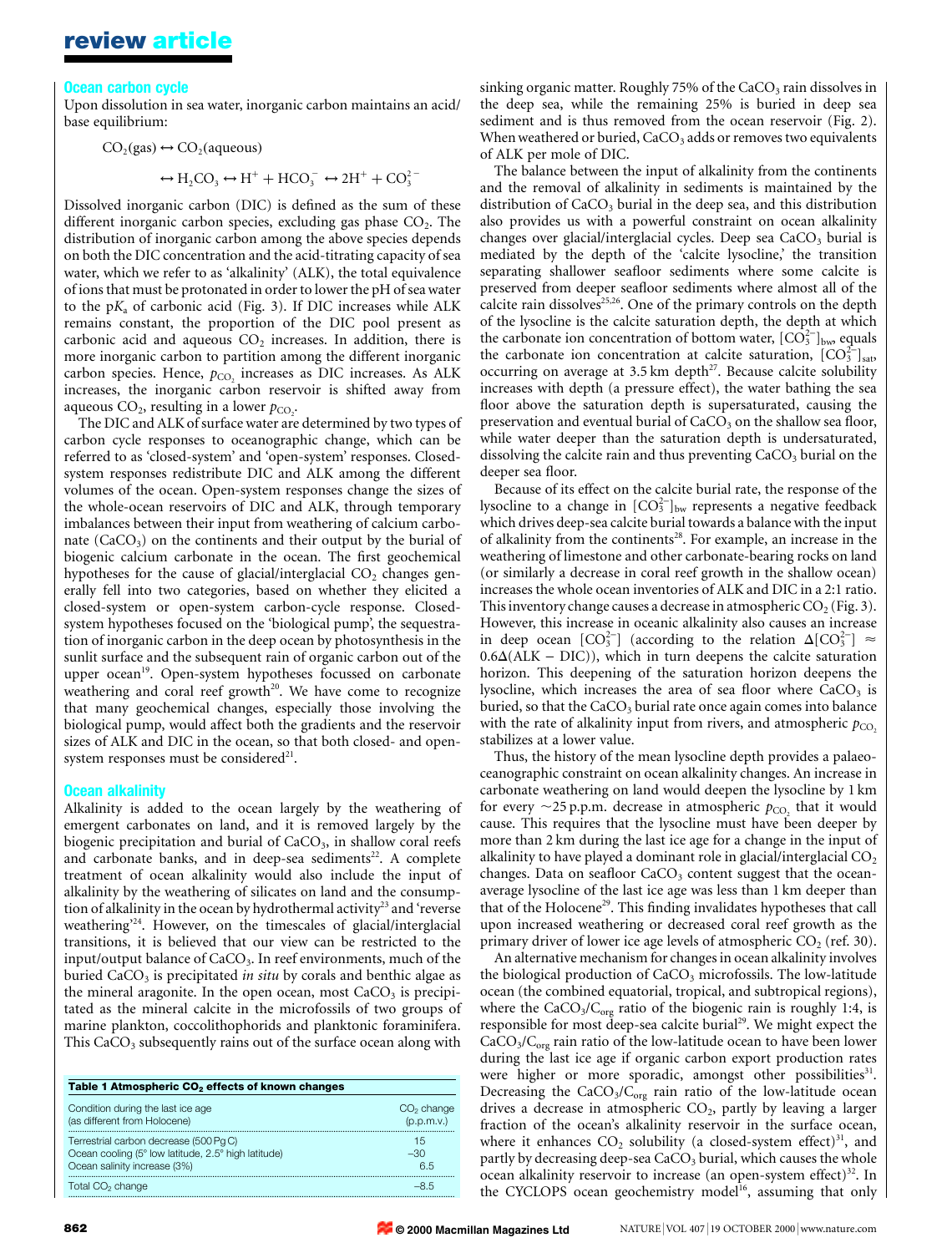bottom water undersaturation causes calcite dissolution on the sea floor<sup>27</sup>, a halving of the CaCO<sub>3</sub>/C<sub>org</sub> rain ratio causes atmospheric  $CO<sub>2</sub>$  to decrease by about 55 p.p.m.v., with 35 p.p.m. of this change arising from an increase in whole ocean alkalinity (Fig.  $4^{33}$ . This whole ocean alkalinity change can be parsed into two separate effects. The first is 'CaCO<sub>3</sub> compensation'<sup>21</sup>, in which the closedsystem redistribution of ALK and DIC by the change in rain ratio causes a `dissolution event' in the deep sea, reducing the depth of the lysocline (and thus the whole-ocean burial rate of  $CaCO<sub>3</sub>$ ) for a transient period (Fig. 4). The second open-system effect, which we call the 'steady-state lysocline shift'<sup>33</sup>, is that the decrease in the rain rate of  $CaCO<sub>3</sub>$  to the sea floor in itself causes the burial rate of  $CaCO<sub>3</sub>$  to fall below the continental input rate of dissolved  $CaCO<sub>3</sub>$ . This, in turn, causes ocean alkalinity to increase until the lysocline has deepened enough to allow for  $CaCO<sub>3</sub>$  burial to once again balance the continental input of alkalinity.

The 55 p.p.m.v. decrease in  $CO<sub>2</sub>$  due to this rain ratio change is significant relative to the observed glacial/interglacial variability of atmospheric  $CO<sub>2</sub>$ . However, the record of deep sea calcite preservation provides a critical sticking point, just as it did with respect to an increase in the continental sources of alkalinity. The  $CO<sub>2</sub>$ decrease is associated with an ocean-average 1.1-km deepening of the calcite saturation horizon (Fig. 4) owing to the decrease in the



Figure 4 The time-dependent response of the CYCLOPS model to a sudden halving in the CaCO<sub>3</sub>/C<sub>org</sub> ratio of the export flux out of the low-latitude surface ocean<sup>33</sup>. The lowlatitude surface ocean comprises the equatorial, tropical and subtropical oceans. a, Atmospheric  $CO<sub>2</sub>$ , for both 'closed' and 'open' system cases. **b**, Depth of calcite saturation (and the lysocline) in the open-system case. In the closed-system case, all of the CaCO<sub>3</sub> rain is dissolved in the ocean subsurface, with no burial, and there is no continental source of dissolved  $CaCO<sub>3</sub>$ . In the open-system case, which is more realistic,  $CaCO<sub>3</sub>$  is buried on the deep sea floor, and there is a continental input of dissolved  $CaCO<sub>3</sub>$ . The closed-system output has been offset to start at the same initial  $p_{\text{CO}_2}$  as the open-system case (280 p.p.m.v.). The closed-system effect of the CaCO<sub>3</sub>/  $C<sub>ora</sub>$  rain ratio decrease is to extract less alkalinity from the surface ocean, which causes a 20 p.p.m.v. decrease in atmospheric  $CO<sub>2</sub>$  within hundreds of years. In the open-system case, the CaCO<sub>3</sub>/C<sub>org</sub> rain ratio decrease causes CaCO<sub>3</sub> burial to decrease below the input rate of alkalinity from the continents, both because of a transient dissolution event (evident as the early shoaling of the calcite saturation horizon, **b**) and because of a permanent decrease in the CaCO<sub>3</sub> rain rate onto the sea floor. Due to both of these effects, ocean alkalinity increases, which causes the  $p_{CQ_2}$  of surface water to decrease, so that atmospheric  $CO<sub>2</sub>$  decreases more in the opensystem case than in the closed-system case (a). The whole-ocean alkalinity increase associated with the permanent decrease in the  $CaCO<sub>3</sub>$  rain rate, while contributing to the decrease in atmospheric  $CO<sub>2</sub>$ , also causes the deep-ocean carbonate ion concentration to increase through time, so that the calcite saturation horizon deepens. This deepening increases the area of sea floor on which  $CaCO<sub>3</sub>$  is preserved and buried so that global-ocean  $CaCO<sub>3</sub>$  burial increases back to equality with the river input of alkalinity, resulting in a new steady state with a deeper saturation horizon and lysocline. The model used here assumes that the carbonate ion concentration of deep water is the dominant control on the depth distribution of calcium carbonate burial in seafloor sediments (see text).

 $CaCO<sub>3</sub>$  rain rate to the sea floor. The compiled data indicating a smaller difference in the ocean-average lysocline depth between the modern and glacial oceans<sup>29</sup> argue against a glacial decrease in the  $CaCO<sub>3</sub>/C<sub>org</sub>$  ratio as the sole driver of lower glacial  $CO<sub>2</sub>$  levels. What is needed to explain glacial/interglacial  $CO<sub>2</sub>$  variability is a mechanism to lower atmospheric  $CO<sub>2</sub>$  without causing a large deepening of the steady-state lysocline.

Early research demonstrated that the degree of seawater saturation with respect to calcite is a dominant control on seafloor  $CaCO<sub>3</sub>$ preservation. The observed correspondence of the lysocline depth with the depth of calcite saturation helped lead to this conclusion<sup>27</sup>. However, continued studies of seafloor dissolution have indicated that pore water undersaturation due to oxidation of organic matter within the sediments is also a significant driver of calcite dissolution (ref. 34 and references in ref. 35). The effect of sedimentary respiration on seafloor calcite dissolution amplifies the capacity of a decrease in the  $CaCO<sub>3</sub>/C<sub>org</sub>$  ratio of low-latitude biological production to lower atmospheric  $CO<sub>2</sub>$  (ref. 30). When this 'respiratory dissolution' is included in an ocean geochemistry model, halving the  $CaCO<sub>3</sub>/C<sub>org</sub>$  ratio causes an atmospheric  $CO<sub>2</sub>$  decrease comparable to the glacial/interglacial change. The greater  $CO<sub>2</sub>$ decrease is due to enhancement of the whole ocean alkalinity increase when respiratory dissolution is included in the seafloor dissolution model. One of the recognized requirements of this mechanism as a hypothesis for glacial/interglacial  $CO<sub>2</sub>$  changes is that the deepening of the calcite saturation horizon associated with this alkalinity increase would not be evident in the record of the glacial lysocline. In other words, it requires that the depth of lysocline did not correspond to the calcite saturation depth during glacial times. Instead, the lysocline must have occurred in supersaturated waters, representing the transition point at which bottom water supersaturation was low enough for respired  $CO<sub>2</sub>$  in sedimentary pore waters to drive almost complete dissolution of the calcite in the sediment.

When the  $CaCO<sub>3</sub>/C<sub>org</sub>$  rain ratio is lowered in a range of models of seafloor calcite dissolution, however, respiratory dissolution does not effectively decouple the lysocline from the saturation depth until both are quite deep, so that a major deepening in the calcite saturation horizon would have been accompanied by a deepening of the lysocline<sup>33</sup>. The strong coupling between the lysocline and the saturation horizon results from the weak depth dependence of respiratory dissolution, relative to that of dissolution driven by bottom water undersaturation. With enhanced respiratory dissolution, calcite burial rates become less depth-dependent, with proportionally more dissolution occurring on the shallow sea floor. With less  $CaCO<sub>3</sub>$  burial on the sea floor of the shallow and middepth ocean, there must be an increase in  $CaCO<sub>3</sub>$  burial rates in the deeper ocean, and thus a deepening of the lysocline, to balance the river input of alkalinity. Thus, the relatively constant ocean-average lysocline depth remains as evidence against a glacial decrease in the  $CaCO<sub>3</sub>/C<sub>org</sub>$  ratio as the sole driver of lower ice age  $CO<sub>2</sub>$  levels. Although seafloor  $CaCO<sub>3</sub>$  dynamics may have surprises in store for us, there are reasons to doubt the role of whole-ocean alkalinity changes as the sole driver of glacial/interglacial  $CO<sub>2</sub>$  change.

Nevertheless, most biological pump mechanisms for lowering atmospheric  $CO<sub>2</sub>$  also drive a change in whole-ocean alkalinity (see below), and in some cases, this contributes significantly to their capacity to lower atmospheric  $CO<sub>2</sub>$ . The alkalinity changes which are most 'helpful' in this regard are due to  $CaCO<sub>3</sub>$  compensation<sup>21</sup>, in which the oceanic redistribution of ALK and DIC causes a transient dissolution event, rather than a shift in the steady-state depth of the lysocline. This prevents violation of the palaeoceanographic constraint on the steady-state depth of the lysocline.

## The ocean nutrient reservoir and low-latitude productivity

Broecker<sup>19</sup> first hypothesized a glacial increase in the strength of the biological pump as the driver of lower glacial  $CO<sub>2</sub>$  levels. This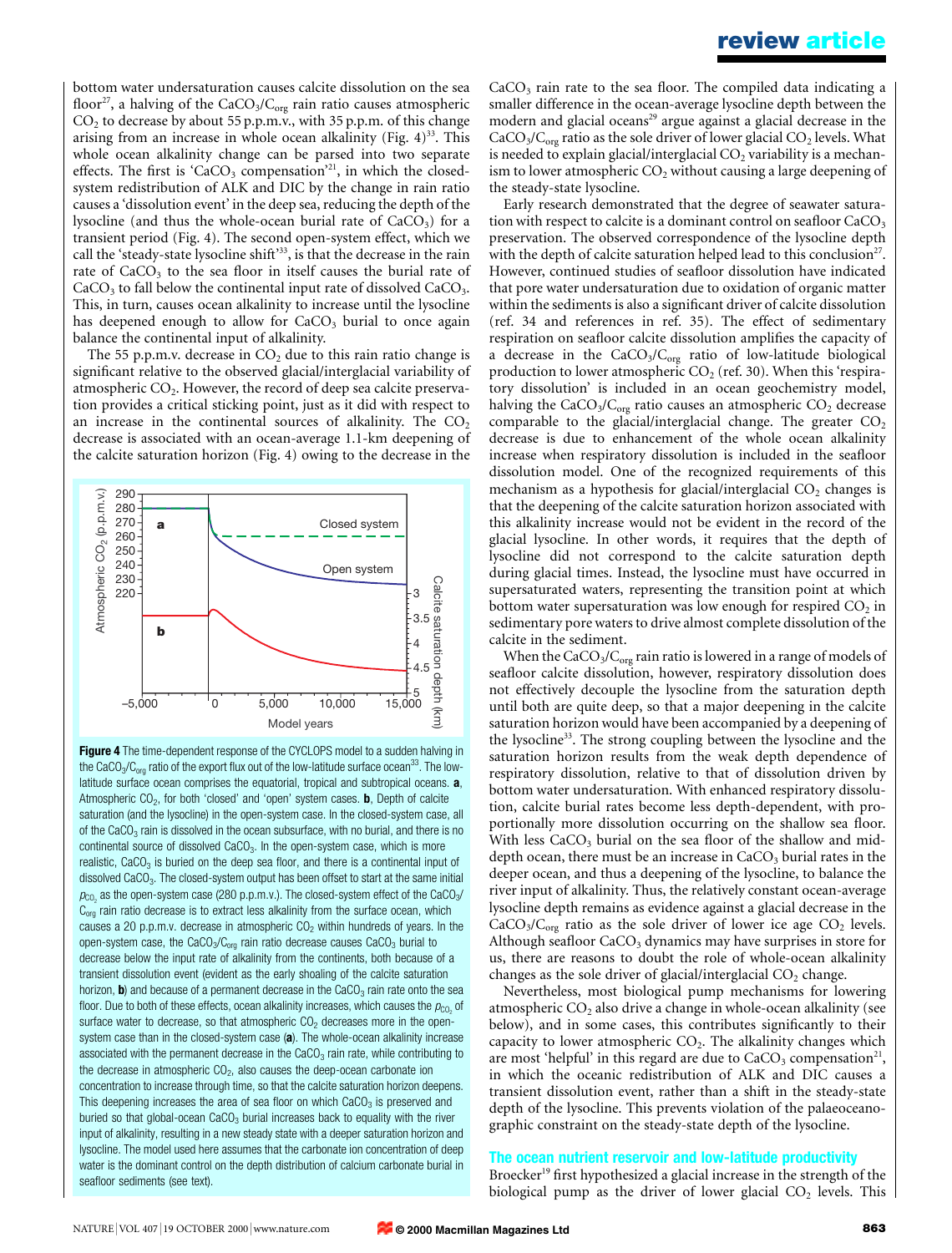hypothesis has spawned many variants. These mechanisms can be separated into two groups: (1) those involving changes in the lowand mid-latitude surface ocean, where the major nutrients nitrate and phosphate ultimately limit the extraction of  $CO<sub>2</sub>$  by biological production; and (2) those involving changes in the polar and subpolar ocean regions, where the major nutrients are currently not completely consumed. In either case, the relevant quantity is `export production', the organic matter produced by phytoplankton that is exported from the surface ocean, resulting in the sequestration of its degradation products (inorganic carbon and nutrients) in the ocean interior.

Biological production in the ocean tends to incorporate phosphate, nitrate, and inorganic carbon into biomass in the ratios of 1:16:106 (the 'Redfield ratios'<sup>36</sup>). These ratios determine the amount of inorganic carbon sequestered in the deep sea when the supply of nutrients to the surface is completely converted to export production, as is the case in the low- and mid-latitude ocean. For lowlatitude carbon export to extract more  $CO<sub>2</sub>$  from the surface ocean and atmosphere, it must be driven by an increase in the deep-ocean nutrient reservoir and/or a change in the composition of the export production.

Broecker<sup>19</sup> and McElroy<sup>37</sup> described possible mechanisms by which the reservoirs of phosphate and nitrate might increase during glacial times, which would allow enhanced low-latitude biological production to lower atmospheric  $CO<sub>2</sub>$ . However, it was recognized that large changes in nutrient reservoirs would be required to produce the entire observed amplitude of  $CO<sub>2</sub>$ change. In the modern polar oceans, biological production is limited by parameters other than the supply of phosphate or nitrate<sup>38</sup>. Therefore, it seems most reasonable to assume that highlatitude production would not respond to an increase in these nutrients. Making this assumption, box model calculations<sup>33</sup> indicate that the immediate effect of 30% increase in the oceanic nutrient reservoir, enhanced extraction of  $CO<sub>2</sub>$  from the surface ocean and its sequestration in the deep sea, lowers atmospheric  $CO<sub>2</sub>$ by 30±45 p.p.m.v. (Table 2).

The longer-term effect on  $CO<sub>2</sub>$  from the ocean alkalinity balance depends greatly on whether  $CaCO<sub>3</sub>$  export increases in step with  $C_{org}$  export<sup>33</sup>. If CaCO<sub>3</sub> export increases proportionately with  $C_{org}$ export, the increase in the  $CaCO<sub>3</sub>$  flux to the sea floor causes a loss of alkalinity from the ocean over  $5-10$  kyr, which works to raise atmospheric  $CO<sub>2</sub>$ . As a result, the net drop in  $CO<sub>2</sub>$  from a 30% increase in the oceanic major nutrient reservoir would be only 15-25 p.p.m.v. (Table 2)<sup>33</sup>. However, if  $CaCO<sub>3</sub>$  production remains constant as C<sub>org</sub> production increases, an increase in the oceanic nutrient reservoir is much more effective at lowering atmospheric  $CO<sub>2</sub>$ . In this case, a 30% increase in the oceanic nutrient reservoir lowers atmospheric  $CO<sub>2</sub>$  by approximately 50 p.p.m.v. (Table 2), and an increase of more than 50% could lower atmospheric  $CO<sub>2</sub>$  by 80 p.p.m.v.<sup>33</sup>. The increase in the ocean nutrient reservoir required for an 80 p.p.m.v. decrease in  $CO<sub>2</sub>$  could be lowered from 50% to perhaps  $30-40\%$  by a coincident decrease in CaCO<sub>3</sub> export that was modest enough not to violate observations of the glacial-age lysocline depth<sup>33</sup>. Nevertheless, even a 30% increase in oceanic nutrients and in low- and mid-latitude export production would be a dramatic change.

| Table 2 Atmospheric CO <sub>2</sub> effects of a 30% increase in the ocean nutrient |  |
|-------------------------------------------------------------------------------------|--|
| inventory                                                                           |  |

|                                              | $CaCO3$ production |          |
|----------------------------------------------|--------------------|----------|
| Carbon cycle effect                          | Proportional       | Constant |
| Closed system effects<br>Open system effects | -31                |          |
| $CaCO3$ compensation                         | 6                  |          |
| Steady state lysocline shift                 |                    |          |
| Total CO <sub>2</sub> change (p.p.m.v.)      | $-17$              |          |

Given a residence time of 16 kyr or more for oceanic phosphate and few appropriate mechanisms for phosphate addition and removal<sup>39</sup>, it is difficult to imagine how oceanic phosphate could vary so as to cause the observed amplitude, rate and phasing of atmospheric  $CO<sub>2</sub>$  change<sup>40</sup>. On the other hand, there is growing evidence that the nitrogen cycle is adequately dynamic to allow for a large change in the oceanic nitrate reservoir on glacial/interglacial timescales<sup>41</sup>. Nitrogen isotope studies in currently active regions of denitrification<sup>42=44</sup> indicate that water column denitrification was reduced in these regions during glacial periods. In addition, Falkowski<sup>45</sup> has suggested that  $N_2$  fixation rates were greater during glacial periods because of increased airborne supply of iron-bearing dust to the open ocean (iron being an important requirement for  $N_2$  fixation). Both of these hypothesized changes, a decrease in water column denitrification and an increase in  $N<sub>2</sub>$ fixation, would have increased the oceanic nitrate reservoir. It has been suggested that such a nitrate reservoir increase would lead to significantly higher export production in the open ocean during glacial periods, potentially explaining glacial/interglacial atmospheric  $CO<sub>2</sub>$  changes<sup>37,40,42,45</sup>.

The major questions associated with this hypothesis involve the oceanic reservoir of phosphate, the feedbacks of the nitrogen cycle, and the strictness with which marine organisms must adhere to the Redfield ratios, both N/P and C/N. Oceanic N<sub>2</sub> fixation provides a mechanism to add fixed nitrogen to the ocean when the other nutrients are present in adequate supply. By contrast, riverine input of phosphorus, the major source of phosphate to the ocean, is not directly controlled by marine phytoplankton. As a result, geochemists have traditionally considered phosphate to be the fundamentally limiting major nutrient on glacial/interglacial timescales<sup>46</sup>. For a nitrate reservoir increase to be the sole driver of an increase in lowlatitude biological production, the nutrient requirements of the upper-ocean biota must be able to deviate from Redfield stoichiometry to adjust to changes in the N/P ratio of nutrient supply, so as to use the added nitrate fully in the absence of added phosphate. On the other hand, if this compensatory shift in biomass composition is incomplete, the surface ocean will tend to shift toward phosphate limitation.

It was originally suggested by Redfield<sup>36</sup>, based on analogy with freshwater systems, that  $N_2$  fixers in the open ocean will enjoy greater competitive success under conditions of nitrate limitation but will be discouraged in the case of phosphate limitation. If this sensitivity exists, then one would expect  $N_2$  fixation to act as a negative feedback on the nitrate reservoir, varying so as to prevent large changes in the nitrate reservoir that are not associated with a coincident change in the phosphate reservoir $47$ . On the grand scale, this feedback must occur to prevent drastic swings in the oceanic nitrate reservoir. However, the quantitative constraint that this negative feedback places on the global nitrate reservoir is not yet known, with one suggested possibility being that iron is so important to  $N_2$  fixers that changes in its supply can, within some limits, overpower the nitrate/phosphate sensitivity described by Redfield, leading to significant variations in the nitrate reservoir over time<sup>45</sup>. Biogeochemical studies of the modern ocean<sup>48</sup> and the palaeoceanographic record<sup>49</sup> are both likely to play a role in the evaluation of these questions regarding Redfield stoichiometry and  $N_2$  fixation, which are, in turn, critical for the hypothesis of the low-latitude biological pump as the driver of glacial/interglacial  $CO<sub>2</sub>$  change.

A number of palaeoceanographic studies suggest that export production was greater in low-latitude regions during ice ages $\bar{s}^{50,51}$ . However, proxy data for nutrient utilization<sup>52</sup> and  $pH<sup>53</sup>$  suggest that these changes were driven at least partially by enhanced upwelling, masking any potential sign of a change in the oceanic nutrient reservoir. Nutrient consumption is eventually complete in the modern low-latitude surface ocean, so that inorganic carbon is already stripped to the greatest possible degree, given the oceanic nutrient reservoir and the Redfield ratios. Vertical mixing and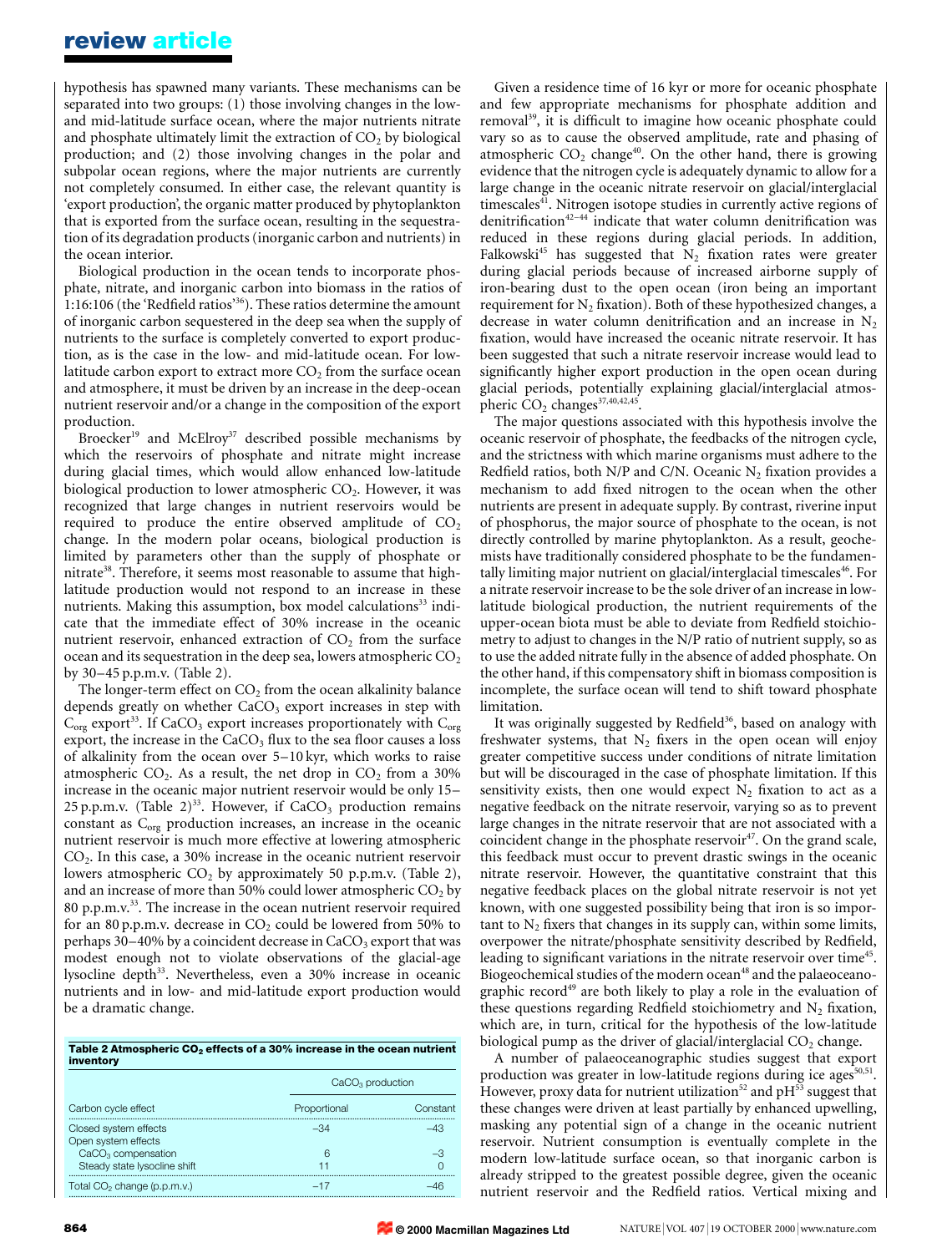upwelling supply excess inorganic carbon to the surface ocean in approximately Redfield proportions with the major nutrients, so that an increase in upwelling would increase the rate of export production from the surface ocean but would not enhance the extraction of DIC from the surface ocean. Increased export production driven by higher rates of vertical mixing or upwelling would only play a role in lowering atmospheric  $CO<sub>2</sub>$  if it caused a change in the chemical composition of the exported organic material (such as a decrease in its  $CaCO<sub>3</sub>/C<sub>org</sub>$  ratio, as described above).

#### Nutrient utilization and high latitudes

Soon after Broecker's<sup>19</sup> low-latitude-based hypothesis, several groups<sup>54-56</sup> recognized the potential importance of the high-latitude surface ocean for glacial/interglacial  $CO<sub>2</sub>$  change, through its effect on the global efficiency of the biological pump. The thermocline of the world ocean outcrops at subpolar latitudes, allowing deep waters more ready access to the surface in the polar regions. In these regions, the nutrient-rich and  $CO<sub>2</sub>$ -charged waters of the deep ocean are exposed to the atmosphere and returned to the subsurface before the available nutrients are fully utilized by phytoplankton for carbon fixation. This incomplete use of upwelled nutrients allows for the leakage of deeply sequestered  $CO<sub>2</sub>$  back into the atmosphere, raising the atmospheric  $p_{CO_2}$  (Fig. 5). On this basis, increased nutrient utilization in the high-latitude surface ocean has been invoked as the cause of the lower atmospheric  $p_{CO}$  of glacial  $times<sup>16,54–58</sup>$ .

With regard to their nutrient status, it can be shown that surface ocean regions that ventilate the ocean subsurface have particular importance for atmospheric  $CO<sub>2</sub>$  (Fig. 5). Briefly, this involves the integrated potential of global ocean nutrient stocks to drive carbon sequestration as the water holding these nutrients cycles through the surface ocean and drives biological export production. The `Southern Ocean' (the high-latitude ocean of the Southern Hemisphere) ventilates large volumes of the ocean interior, making its variations in nutrient utilization a potentially important driver of glacial/interglacial  $CO<sub>2</sub>$  change (Fig. 6a). The Antarctic zone, the most polar region in the Southern Ocean, is central in the formation of deep and intermediate-depth waters (Fig. 6b), making this region important to the atmosphere/ocean  $CO<sub>2</sub>$  balance. The subantarctic zone (to the north of the Antarctic) has a less clear effect on atmospheric  $CO<sub>2</sub>$ , depending on the degree to which the nutrient status of the subantarctic surface influences the preformed nutrient concentration of newly formed subsurface water (Antarctic intermediate water and subantarctic mode water, Fig. 6b). In contrast to polar surface waters, the importance of the nutrient status of the low-latitude upwelling systems to atmospheric  $CO<sub>2</sub>$  does not extend to glacial/interglacial timescales because these regions do not ventilate the ocean interior. Put another way, nutrients upwelled in these environments are eventually consumed before the water holding them is folded back into the ocean interior, so nutrient utilization is complete today and would have been so during the last ice age as well.

In hypotheses of a change in Southern Ocean nutrient utilization, two causes have been considered: an increase in biological export production and a decrease in the exposure rate of deep waters at the polar surface. We might consider the first mechanism 'biological' and the second `physical'. However, an increase in nutrient utilization by either mechanism requires certain sensitivities of the biological productivity in Southern Ocean surface waters. Specifically, both mechanisms would require that export production in the modern Southern Ocean is limited by something other than the major nutrients nitrate and phosphate that are supplied by the upwelling of deep water. Indeed, both light and trace metals such as iron are scarce commodities in the Southern Ocean<sup>38</sup>. We can easily imagine processes that would have increased Southern Ocean nutrient utilization by either of the two mechanisms mentioned above. For instance, an increase in the input of dust and its

associated trace metals to the Southern Ocean might have driven an increase in the rate of nutrient and carbon uptake by phytoplankton<sup>58</sup>. Alternatively, a strengthening of salinity-driven stratification in the Antarctic or a decrease in wind-driven upwelling in this region could have lowered the rate of nutrient and  $CO<sub>2</sub>$ transport to the surface<sup>59</sup>.

With respect to rates of biological export production, palaeoceanographic work in the Southern Ocean indicates that the Antarctic and subantarctic have responded very differently to glacial/interglacial cycles. In the modern Antarctic, export production is dominated by diatoms, a group of phytoplankton that precipitate tests of hydrated silica, and these microfossils are frequently the dominant component of the underlying sediments. The accumulation of diatomaceous



**Figure 5** The effect on atmospheric  $CO<sub>2</sub>$  of the biological pump in a region of deepocean ventilation. Deep water is nutrient- and  $CO<sub>2</sub>$ -rich because of the lower-latitude biological pump, which sequesters both nutrients and inorganic carbon in the ocean interior; the major nutrients nitrate and phosphate are represented here as nitrate (NO<sub>3</sub>) only. In high-latitude regions such as the Antarctic, the exposure of deep water at the surface releases this sequestered  $CO<sub>2</sub>$  to the atmosphere. However, the uptake of nutrients and  $CO<sub>2</sub>$  in the formation of phytoplankton biomass and the eventual export of organic matter subsequently lowers the  $p_{CO_2}$  of surface waters, causing the surface layer to reabsorb a portion of the  $CO<sub>2</sub>$  that was originally lost from the upwelled water. Thus, the ratio between export production and the ventilation of CO<sub>2</sub>-rich subsurface water, not the absolute rate of either process alone, controls the exchange of  $CO<sub>2</sub>$  between the atmosphere and high-latitude surface ocean. The nutrient concentration of water at the time that it enters the subsurface is referred to as its `preformed' nutrient concentration. The preformed nutrient concentration of subsurface water provides an indicator of the cumulative nutrient utilization that this water underwent while at the surface, with a higher preformed nutrient concentration indicating lower cumulative nutrient utilization at the surface and thus a greater 'leak' in the biological carbon pump. The global efficiency of the biological pump can be evaluated in terms of the global mean preformed nutrient concentration of the ocean interior. In the calculation of this mean preformed nutrient concentration, each subsurface water formation term is weighted according to the volume of the ocean that it ventilates, because this corresponds to the amount of  $CO<sub>2</sub>$  that could be sequestered in a given portion of the ocean interior. As a result, surface ocean regions that are important in the ventilation of the ocean interior, such as the Antarctic, have particular importance for atmospheric  $CO<sub>2</sub>$ . This simple view overlooks some important facts. For instance, ocean/atmosphere  $CO<sub>2</sub>$  exchange is not instantaneous<sup>68</sup>, and variations in the chemical composition of export production also affects the  $p_{CO_2}$  of surface waters, as does sea surface temperature.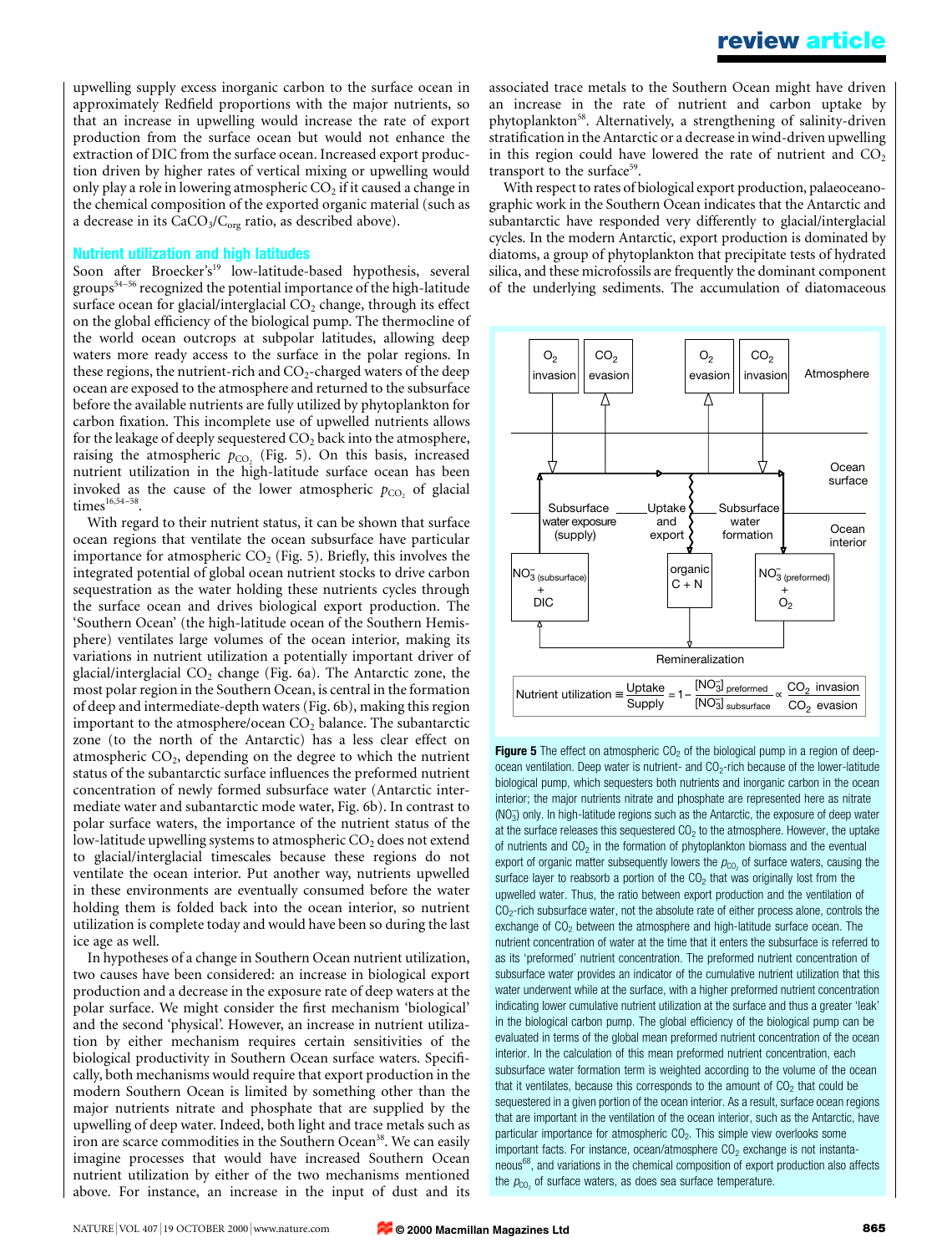sediments in the Antarctic was clearly lower during the last ice age<sup>60</sup>, and palaeoceanographic indicators also suggest that the biological export of carbon was lower in general<sup>59,61.62</sup>. However, given a possible bias in the proxies to record preferentially the carbon export associated with diatoms, it remains possible that the biological export of carbon from the glacial Antarctic surface was as high as or higher than export during interglacial times but that it occurred in a form that was poorly preserved in the sediment record64,65. In the subantarctic, there is very strong evidence for higher export production during glacial times and an associated increase in the relative importance of diatom production<sup>59-61</sup>. While these changes in export production are critical to the workings of the ice age Southern Ocean, they do not directly address the effect on atmospheric  $CO<sub>2</sub>$ , which is largely determined by the history of nutrient utilization (Fig. 5).

In the Antarctic, nitrogen isotope data suggest that nitrate utilization during the last ice age was twice or more its current value<sup>59,66</sup>. These results seem to support the longstanding hypothesis that nutrient utilization changes in Antarctic waters are a fundamental driver of glacial/interglacial changes in atmospheric  $p_{\text{CO}_2}$ . A box model calculation predicts that 25-40% higher nitrate utilization (that is, 50–65% during the last ice age compared to 25% during the present interglacial) could lower atmospheric  $CO<sub>2</sub>$  by the full glacial/interglacial amplitude<sup>66</sup>. According to the model calculation, a significant part of this  $CO<sub>2</sub>$  change is due to an increase in ocean alkalinity, and this model calculation may underestimate its  $im$ portance $67$ . In addition, a glacial increase in wintertime sea ice coverage may have worked to lower atmospheric  $CO<sub>2</sub>$  by preventing gas exchange during this season<sup>68</sup>, when Antarctic surface water is more likely to be supersaturated with  $CO<sub>2</sub>$ . Because palaeoceanographic proxy data suggest that Antarctic export production was lower during the last ice age, we infer that more complete nitrate utilization in the Antarctic was due to a lower rate of nitrate supply from the subsurface, implying that the fundamental driver of the  $CO<sub>2</sub>$  change was an ice age decrease in the ventilation of deep waters at the surface of the Antarctic<sup>59</sup>.

The interpretation from nitrogen isotopes of higher nitrate utilization in the Antarctic faces a number of apparent disagreements with other proxies of nutrient status, in particular, the Cd/Ca (refs 69, 70) and  ${}^{13}C/{}^{12}C$  (ref. 71) of planktonic foraminiferal calcite. The Cd/Ca of surface water varies predictably with its nutrient content<sup>69,72</sup>. The same is roughly true of the  ${}^{13}C/{}^{12}C$  of surface DIC, although with the additional influence of gas exchange<sup>73</sup>. Measurements of these ratios in planktonic foraminifera indicate no clear decrease in the nutrient concentration of Antarctic surface water during the last ice age, while such a decrease would have been expected on the basis of the nitrogen isotope data, assuming no major changes in the nutrient concentration of the Antarctic subsurface (Fig. 5). Unfortunately, each of the palaeochemical proxies has significant uncertainties. In the case of nitrogen isotopes, concerns currently revolve around the controls on the isotope fractionation of nitrate uptake by phytoplankton<sup>74,75</sup>. Foraminiferal proxies for surface conditions also have potential complications<sup>13,72,76</sup>, with the water depth of shell growth<sup>77</sup> being one of the greatest concerns for the Antarctic, a region with the potential for very sharp vertical gradients within the upper water column.

Dissolved silicate is a major nutrient for diatom growth because of the silica tests that these phytoplankton precipitate. Much like nitrate and phosphate, silicate is nearly completely depleted in the low-latitude surface ocean but is found at higher concentrations in the Antarctic. The silicon isotopic composition of diatom microfossils implies that there was a reduction in Antarctic silicate utilization during the last ice age<sup>78</sup>, in contrast to the evidence for enhanced nitrate utilization. While this may indicate a disagreement among proxies, the alternative is that the difference signals a real oceanographic change. Field observations, incubations and culture studies<sup>79,80</sup> indicate that iron-replete conditions (such as may have

resulted from the dustiness of the ice age atmosphere $81$ ) favour a higher nitrate/silicate uptake ratio in diatoms. Taking both the nitrogen and silicon isotope data at face value implies that the nitrate/silicate uptake ratio of phytoplankton was higher during the last ice age, leading to lower nitrate but higher silicate concentrations in the glacial Antarctic surface relative to modern times<sup>78</sup>. If the change in uptake ratio was great enough, it may actually have removed the tendency for preferential depletion of silicate relative to nitrate that is observed in the modern Southern Ocean surface.

In the subantarctic, planktonic foraminiferal Cd/Ca and the  $13C/12C$  of diatom-bound organic matter both show changes that are consistent with an ice age state of higher nutrient utilization $62,82$ . However, the consideration of proxy complications may argue against such a change<sup>72</sup>. The significance of the nitrogen isotope data for the glacial subantarctic is uncertain. On the one hand, bulk sediment nitrogen isotope records from the subantarctic can be interpreted as suggesting lower utilization during the last ice age, perhaps due to an increase in the supply of nutrients from below<sup>59</sup>. On the other hand, isotopic measurements of nitrate in the modern Southern Ocean indicate that downcore nitrogen isotope changes in the subantarctic may instead represent a shift in the nitrate source to the subantarctic surface, with the Antarctic surface providing most of this nitrate during interglacial times, but the subantarctic thermocline becoming the dominant nitrate source during glacial periods<sup>75</sup>. This latter interpretation has some merit in its consistency with the Antarctic nitrogen isotope data. If Antarctic nitrate utilization was higher during glacial times as suggested above, then the Antarctic surface would have had less nitrate to transport into the subantarctic surface, making other sources of nitrate proportionally more important.

In spite of the many uncertainties and conflicts, we propose a hypothesis for the Southern Ocean during the last ice age which would explain lower glacial atmospheric  $CO<sub>2</sub>$  concentrations through reduced deep-water ventilation and enhanced nutrient utilization (Fig. 6c and d). In this hypothesis, a cooler climate caused a northward shift in the belt of eastward winds that drives upwelling and northward surface flow in the modern Antarctic. This shift caused a decrease in the upwelling of deep water into the Antarctic surface<sup>83</sup>, replacing it with upwelling of intermediatedepth water into the subantarctic surface. The hypothetical glacial Antarctic, because of reduced wind-driven upwelling, was able to develop a stable, fresh, frequently ice-covered surface layer<sup>84</sup>, further reducing deep-ocean ventilation in the open Antarctic. These changes in circulation resulted in a lower rate of nutrient supply to the Antarctic surface<sup>59</sup> and reduced  $CO_2$  outgassing<sup>67,68</sup>.

From interglacial to glacial times, export production in the Antarctic decreased less than did the supply of nitrate and phosphate from below, that is, nutrient utilization increased during glacial times<sup>66</sup>. This response may indicate that the iron limitation of modern Antarctic phytoplankton was alleviated during glacial times by the increase in dust deposition from the continents<sup>58,81</sup>. Dissolved silicate may have been decoupled from nitrate and phosphate changes<sup>78</sup>, owing to more frugal use of silicate by diatoms<sup>79,80</sup> and the possible importance of non-diatom phytoplankton in the glacial Antarctic<sup>64</sup>.

The hypothetical glacial subantarctic was more productive, perhaps also because of an increased supply of iron from dust<sup>61</sup>. Subantarctic utilization of nitrate and phosphate may have increased $62,82$  due to a combination of higher export production and a reduction in the supply of these nutrients from the Antarctic surface. However, increased nutrient supply from the thermocline below the subantarctic surface may have worked against such a change<sup>59</sup>.

Higher utilization of nitrate and phosphate across the Antarctic and perhaps also the subantarctic lowered atmospheric  $p_{\text{CO}_2}$ , with the Antarctic dominating this effect because of the large volume of the ocean that it currently ventilates<sup>67</sup>. The reduced supply of nitrate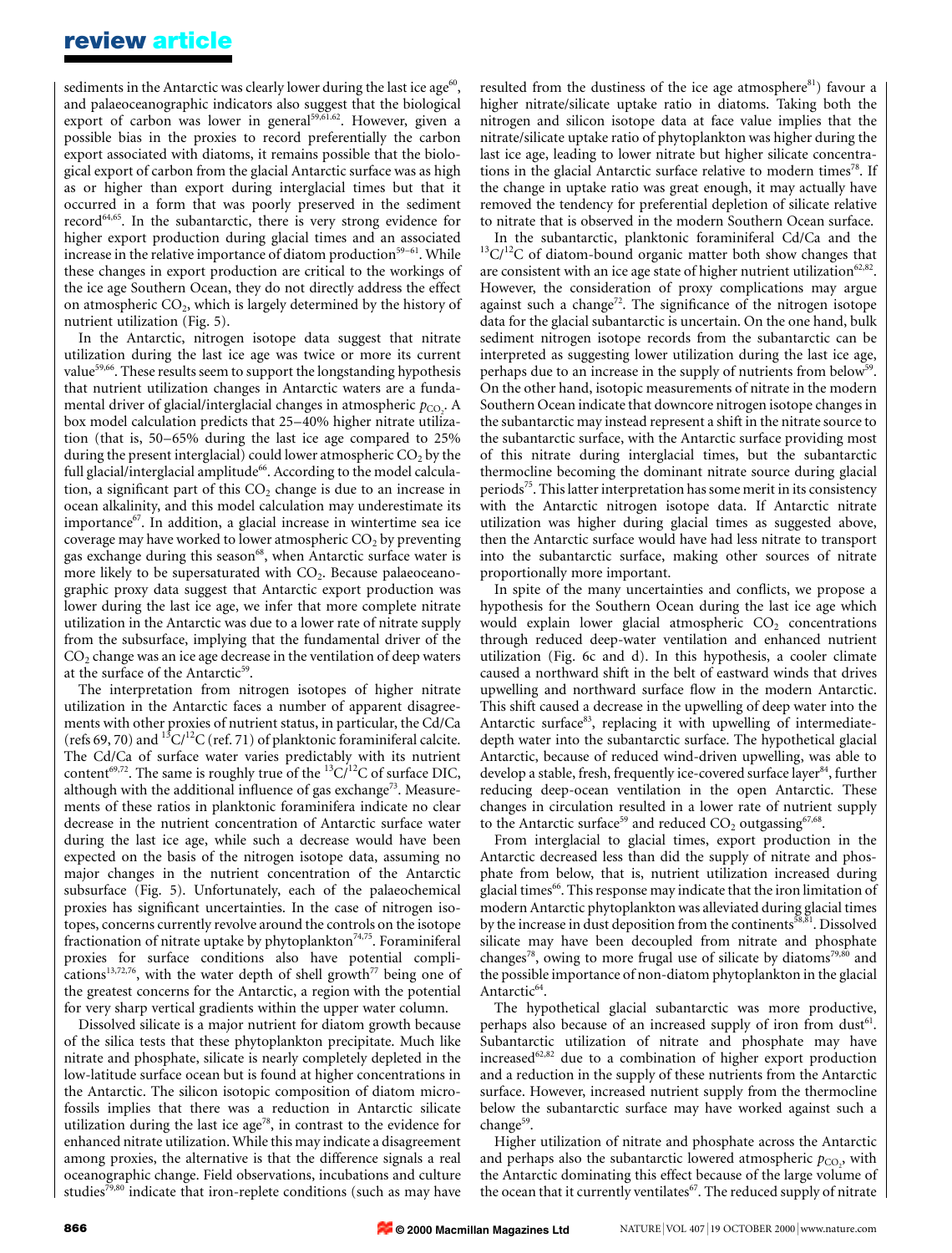## review article

and phosphate from the Antarctic to the subantarctic represented a decrease in one of the most important routes by which these nutrients are fed from the cold, deep ocean into the mid-depth and upper ocean. In addition, the high export production of the glacial subantarctic may have worked to pump nutrients and DIC out of upper and mid-depth ocean by producing rapidly sinking particles that persist into the deep ocean (Fig. 6d). As a result, the nutrient content of the mid-depth ocean decreased while its oxygen content increased<sup>16,42-44,85-87</sup>. This change was balanced by an increase in nutrient content and a decrease in oxygen content in the abyssal ocean<sup>59,85</sup>, as well as a calcite dissolution event in the abyssal ocean at the onset of ice ages, which further reduced the atmospheric  $p_{CO_2}$  (refs 66, 67, 88). Since North Atlantic Deep Water formation and Antarctic upwelling are coupled in the modern ocean<sup>89,90</sup>, a glacial reduction in Antarctic upwelling is consistent with the evidence for less North Atlantic Deep Water formation during the last ice age<sup>91</sup>. The proposed upwelling of intermediatedepth waters into the glacial subantarctic surface is akin to a shoaling of modern Southern Ocean overturning, with new intermediate-depth waters being supplied from the North Atlantic<sup>99</sup> and/ or North Pacific $100$  (Fig. 6c).

This Southern Ocean hypothesis is controversial (for example, see ref. 72). Clearly, one of the major obstacles in the evaluation of this and other hypotheses is the uncertainty in our proxies for surface-



section running from north to south (a, c) with an expanded view of the Southern Ocean (b, d). The north-south and vertical components of ocean circulation are shown (black flow lines in a and c, blue in b and d). The blue shading in a and c indicates changes in the intensity of circulation between modern and ice-age times, with the lighter shade representing more vigorous circulation, illustrating the hypothesis that ice-age circulation was less vigorous in the cold, dense, deep ocean but more vigorous in the warmer, less dense, upper ocean. In the modern ocean (a, b), circulation of the interior can be characterized as follows. New deep water forms in the high-latitude North Atlantic (North Atlantic Deep Water, NADW). NADW flows south and mixes with other deep waters (including Antarctic Bottom Water, AABW) to generate Circumpolar Deep Water (CDW). Eastward winds (orange circled cross) over the Polar Frontal Zone (PFZ) drive upwelling of CDW into the Antarctic surface, releasing deep-sequestered CO2 to the atmosphere (upward red arrow in a). Antarctic surface water flows northward to the PFZ, where it sinks into the subsurface as Antarctic Intermediate Water (AAIW) or mixes with subantarctic surface water, some of which forms Subantarctic Mode Water (SAMW). The biological production and export of organic matter (green arrows) extracts nutrients and inorganic carbon from surface waters, causing the nitrate concentration ([NO<sub>3</sub>]) of the Antarctic surface (~ 25 µM), the subantarctic surface (0–20 µM), and newly formed AAIW and SAMW (~ 30 and ~ 15 µM, respectively) to be lower than that of the CDW that was originally upwelled ( $\sim$  35  $\mu$ M). AAIW and SAMW ventilate the mid-depth ocean and supply nutrients to the lower-latitude surface. This nutrient supply fuels biological export production, the degradation of which causes a subsurface deficit in dissolved oxygen which is most intense at intermediate depths (the  $O<sub>2</sub>$  minimum in a). The hypothetical ice-age Southern Ocean described in the text includes the following changes (c, d). Upwelling into the Antarctic surface decreased, possibly due to an equatorward shift in the belt of eastward winds, and/or a freshening of the surface ('salinity-stratification') related to an increase in sea ice. In the subantarctic, the winds may have driven the upwelling of intermediate-depth waters, which formed in the North Atlantic and/or North Pacific. The supply of iron from dust was high (broad downward arrows and red stippling). Organic carbon export was higher in the subantarctic but lower in the Antarctic (green arrows). Possibly due to the greater supply of dust-borne iron, the degree of nitrate utilization was higher in both regions, leading to lower surface [NO<sub>3</sub>] and less nutrient transport to the lower latitudes. This pattern of nutrient supply and export production caused the  $O_2$  minimum to migrate into the abyssal ocean and reduced the release of  $CO_2$  from the Southern Ocean.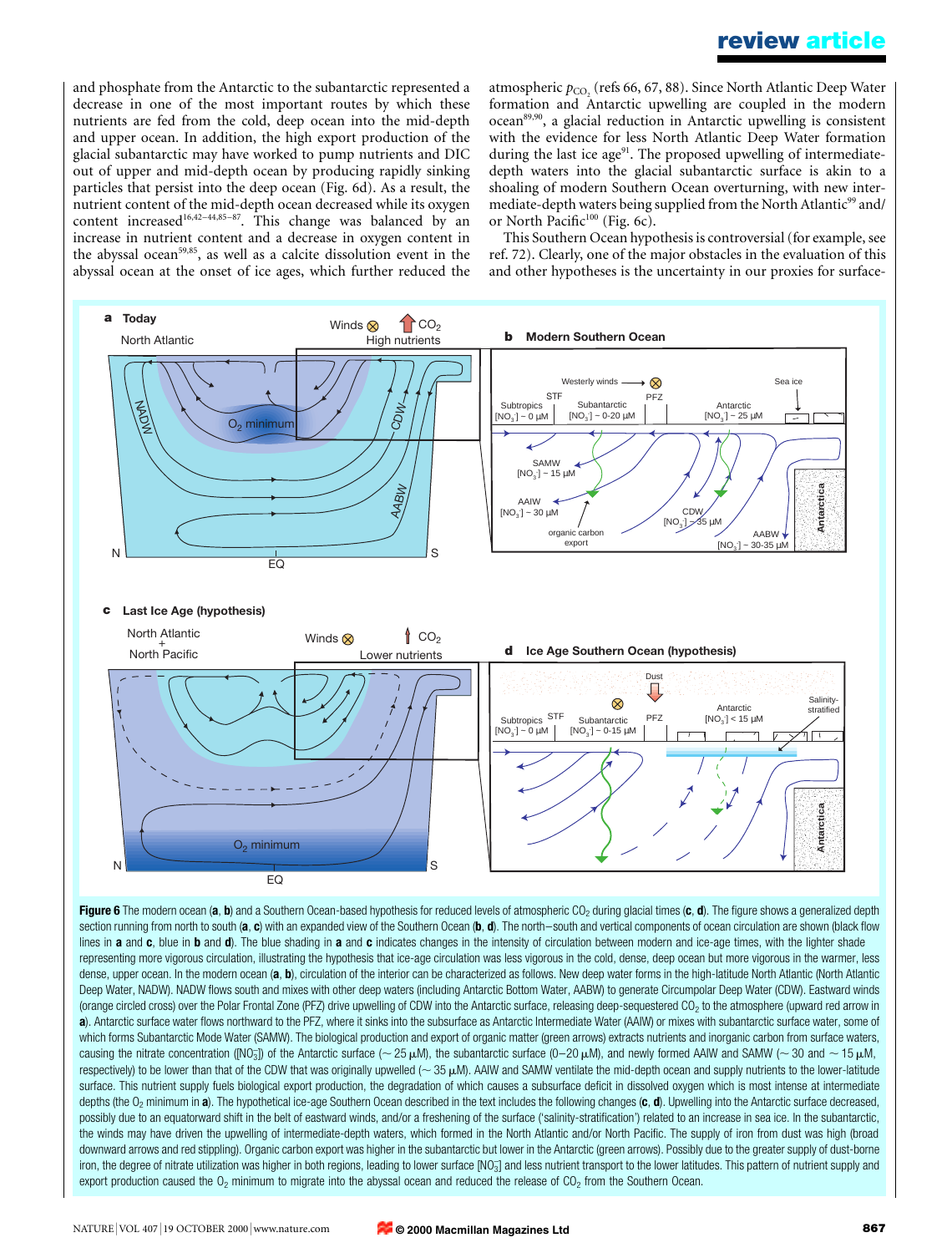ocean nutrient status and export production. However, more global properties such as the <sup>13</sup>C/<sup>12</sup>C ratio of atmospheric CO<sub>2</sub> (refs 92, 93), the  $O<sub>2</sub>$  content of the ocean subsurface, and the relative timing of geochemical and climatic changes<sup>40</sup> are also important constraints on this and other hypotheses for glacial/interglacial  $CO<sub>2</sub>$  change. For instance, atmospheric  $CO<sub>2</sub>$  is among the early parameters to change going into an interglacial period, nearly coincident with the warming of high southern latitudes<sup>94</sup>, which supports a Southern Hemisphere origin for glacial/interglacial  $CO<sub>2</sub>$  change.

#### Conclusion

The most viable hypotheses for the cause of glacial/interglacial  $CO<sub>2</sub>$ change involve the extraction of carbon from the surface ocean by biological production, either at low or high latitudes, necessarily allied with changes in the marine calcium carbonate budget. Much work remains to be done before a consensus can emerge on the specific driver of glacial/interglacial  $CO<sub>2</sub>$  changes. While our ability to reconstruct past environmental conditions requires continued effort, there also remain fundamental uncertainties about the sensitivity of atmospheric  $CO<sub>2</sub>$  to the oceanic changes discussed above<sup>17</sup>. Nevertheless, our understanding of the potential causes is much greater than when the  $CO<sub>2</sub>$  changes were first discovered.

Lessons learned from the investigation of glacial/interglacial  $CO<sub>2</sub>$ change inform our thinking on the critical issues of the modern carbon cycle. Several of the hypotheses for glacial/interglacial  $CO<sub>2</sub>$ change relate directly to considerations for purposeful mitigation of the anthropogenic  $CO<sub>2</sub>$  increase<sup>45,58</sup>. Other hypothetical causes for glacial/interglacial  $CO<sub>2</sub>$  change have been recognized as potentially important factors in possible situations of anthropogenic  $CO<sub>2</sub>$ increase and global warming<sup>95</sup>. More generally, the mystery of glacial/interglacial  $CO<sub>2</sub>$  change has provided a focus for study of the interaction among the diverse processes operating in the natural environment, resulting in real progress toward a science of the Earth system.  $\Box$ 

- 1. Hays, J. D., Imbrie, J. & Shackleton, N. J. Variations in the Earth's orbit: Pacemaker of the Ice Ages. Science 194, 1121-1132 (1976).
- Berger, A., Imbrie, J., Hays, J., Kukla, G. & Saltzman, B. (eds) Milankovitch and Climate (Reidel, Boston, 1984).
- 3. Barnola, J. M., Raynaud, D., Korotkevich, Y. S. & Lorius, C. Vostok ice core provides 160,000-year record of atmospheric CO<sub>2</sub>. Nature 329, 408-414 (1987).
- 4. Petit, J. R. et al. Climate and atmospheric history of the past 420,000 years from the Vostok ice core, Antarctica. Nature 399, 429-436 (1999).
- Webb, R. S., Lehman, S. J., Rind, D. H., Healy, R. J. & Sigman, D. M. Influence of ocean heat transport on the climate of the Last Glacial Maximum. Nature 385, 695-699 (1997).
- 6. Broecker, W. S. Glacial to interglacial changes in oceanchemistry. Progr. Oceanogr. 2, 151-197 (1982).
- 7. Adams, J. M., Faure, H., Faure-Denard, L., McGlade, J. M. & Woodward, F. I. Increases in terrestrial carbon storage from the Last Glacial Maximum to the present. Nature 348, 711-714 (1990).
- 8. Crowley, T. J. Ice-Age terrestrial carbon changes revisited. Glob. Biogeochem. Cycles 9, 377-389
- $(1995)$ Shackleton, N. J. in The Fate of Fossil Fuel CO<sub>2</sub> in the Oceans (eds Sundquist, E. T. & Broecker, W. S.)
- 401±427 (American Geophysical Union, Washington DC, 1977).
- 10. Curry, W. B., Duplessy, J. C., Labeyrie, L. D. & Shackleton, N. J. Changes in the distribution of  $\delta^{13}$ C of deep water TCO<sub>2</sub> between the last glaciation and the Holocene. Paleoceanography 3, 317-341 (1988).
- 11. Duplessy, J. C. et al. Deepwater source variations during the last climatic cycle and their impact on the global deepwater circulation. Paleoceanography 3, 343-360 (1988).
- 12. Bird, M. I., Lloyd, J. & Farquhar, G. D. Terrestrial carbon storage at the LGM. Nature 371, 566 (1994).
- 13. Spero, H., Bijma, J., Lea, D. & Bemis, B. Effect of seawater carbonate concentration on foraminiferal carbon and oxygen isotopes. Nature 390, 497-500 (1997).
- 14. CLIMAP. The surface of the ice-age earth. Science 191, 1131-1144 (1976).
- 15. Guilderson, T. P., Fairbanks, R. G. & Rubenstone, J. L. Tropical temperature variations since 20,000 years ago: modulating interhemispheric climate change. Science 263, 663-665 (1994).
- 16. Keir, R. S. On the late Pleistocene ocean geochemistry and circulation. *Paleoceanography* 3, 413–445 (1988).
- 17. Broecker, W. S. et al. How strong is the Harvardton-Bear constraint? Glob. Biogeochem. Cycles 13, 817±820 (1999).
- Fairbanks, R. G. A 17,000-year glacio-eustatic sea level record: Influence of glacial melting rates on the Younger Dryas event and deep-ocean circulation. Nature 342, 637-642 (1989).
- 19. Broecker, W. S. Ocean chemistry during glacial time. Geochim. Cosmochim. Acta 46, 1689-1706 (1982).
- 20. Berger, W. H. Increase of carbon dioxide in the atmosphere during deglaciation: The coral reef hypothesis. Naturwissenschaften 69, 87-88 (1982).
- 21. Broecker, W. S. & Peng, T.-H. The role of CaCO<sub>3</sub> compensation in the glacial to interglacial

atmospheric CO<sub>2</sub> change. Glob. Biogeochem. Cycles 1, 15-29 (1987).

- 22. Milliman, J. D. Marine Carbonates (Springer, New York, 1974).
- 23. Edmond, J. M. et al. Ridge crest hydrothermal activity and the balances of the major and minor elements in the ocean: The Galapagos data. Earth Planet. Sci. Lett. 46, 1-18 (1979).
- 24. Sayles, F. L. & Mangelsdorf, P. C. Jr The equilibration of clay minerals with seawater: exchange reactions. Geochim. Cosmochim. Acta 41, 951-960 (1977).
- 25. Berger, W. H. Planktonic foraminifera: selective solution and the lysocline. Mar. Geol. 8, 111-138 (1970).
- 26. Archer, D. Modeling the calcite lysocline. J. Geophys. Res. 96, 17037-17050 (1991).
- 27. Broecker, W. S. & Takahashi, T. The relationship between lysocline depth and in situ carbonate ion concentration. Deep-Sea Res. 25, 65-95 (1978).
- 28. Broecker, W. S. in The Late Cenozoic Glacial Ages (ed. Turekian, K. K.) 239-265 (Yale Univ. Press, New Haven, Connecticut, 1971).
- 29. Catubig, N. et al. Global deep-sea burial rate of calcium carbonate during the last glacial maximum. Paleoceanography 13, 298-310 (1998).
- 30. Archer, D. & Maier-Raimer, E. Effect of deep-sea sedimentary calcite preservation on atmospheric  $CO<sub>2</sub>$  concentration. Nature 367, 260-263 (1994).
- 31. Dymond, J. & Lyle, M. Flux comparisons between sediments and sediment traps in the eastern tropical Pacific: Implications for atmospheric CO<sub>2</sub> variations during the Pleistocene. Limnol. Oceanogr. 30, 699-712 (1985).
- 32. Keir, R. S. Is there a component of Pleistocene  $CO<sub>2</sub>$  change associated with carbonate dissolution cycles? Paleoceanography 10, 871-880 (1995).
- 33. Sigman, D. M., McCorkle, D. C. & Martin, W. R. The calcite lysocline as a constraint on glacial/ interglacial low-latitude production changes. Glob. Biogeochem. Cycles 12, 409-427 (1998).
- 34. Emerson, S. & Bender, M. L. Carbon fluxes at the sediment-water interface of the deep sea: calcium carbonate preservation. *J. Mar. Res.* 39, 139-162 (1981).
- 35. Hales, B. & Emerson, S. Calcite dissolution in sediments of the Ceara Rise: In situ measurements of porewater  $O_2$ , pH, and  $CO_2(aq)$ . Geochim. Cosmochim. Acta 61, 501-514 (1997).
- 36. Redfield, A. C., Ketchum, B. H. & Richards, F. A. in The Sea (ed. Hill, M. N.) Vol. 2, 26-77 (Interscience, New York, 1963).
- 37. McElroy, M. B. Marine biological controls on atmospheric CO<sub>2</sub> and climate. Nature 302, 328-329 (1983).
- 38. Chisholm, S. W. & Morel, F. M. M. (eds) What controls phytoplankton production in nutrient-rich areas of the open sea? *Limnol. Oceanogr.*  $36(8)$  (special volume)  $1507-1970$  (1991).
- 39. Ruttenberg, K. C. Reassessment of the oceanic residence time of phosphorous. Chem. Geol. 107, 405-409 (1993).
- 40. Broecker, W. S. & Henderson, G. M. The sequence of events surrounding Termination II and their implications for the cause of glacial-interglacial  $CO<sub>2</sub>$  changes. Paleoceanography 13, 352-364 (1998).
- 41. Gruber, N. & Sarmiento, J. L. Global patterns of marine nitrogen fixation and denitrification. Glob. Biogeochem. Cycles 11, 235-266 (1997).
- 42. Ganeshram, R. S., Pedersen, T. F., Calvert, S. E. & Murray, J. W. Large changes in oceanic nutrient inventories from glacial to interglacial periods. Nature 376, 755-758 (1995).
- 43. Altabet, M. A., Francois, R., Murray, D. W. & Prell, W. L. Climate-related variations in denitrification in the Arabian Sea from sediment  ${}^{15}$ N/ ${}^{14}$ N ratios. Nature 373, 506-509 (1995).
- 44. Pride, C. et al. Nitrogen isotopic variations in the Gulf of California since the last deglaciation: Response to global climate change. Paleoceanography 14, 397-409 (1999).
- 45. Falkowski, P. G. Evolution of the nitrogen cycle and its influence on the biological sequestration of CO<sub>2</sub> in the ocean. Nature 387, 272-275 (1997).
- 46. Broecker, W. S. & Peng, T.-H. Tracers in the Sea (Eldigio, Palisades, New York, 1982).
- 47. Tyrrel, T. The relative influences of nitrogen and phosphorus on oceanic primary production. Nature 400, 525-531 (1999).
- 48. Karl, D. et al. The role of nitrogen fixation in biogeochemical cycling in the subtropical North Pacific Ocean. Nature 388, 533±538 (1997).
- 49. Haug, G. H. et al. Glacial/interglacial variations in productivity and nitrogen fixation in the Cariaco Basin during the last 550 ka. Paleoceanography 13, 427-432 (1998).
- 50. Pedersen, T. F. Increased productivity in the eastern equatorial Pacific during the last glacial maximum (19,000 to 14,000 yr B. P.). Geology 11, 16-19 (1983).
- 51. Berger, W. H., Herguera, J. C., Lange, C. B. & Schneider, R. in Carbon Cycling in the Glacial Ocean: Constraints on the Ocean's Role in Global Change (eds Zahn, R., Kaminski, M., Labeyrie, L. & Pederson, T. F.) 385-412 (Springer, New York, 1994).
- 52. Farrell, J. W., Pedersen, T. F., Calvert, S. E. & Nielsen, B. Glacial–interglacial changes in nutrient utilization in the equatorial Pacific Ocean. Nature 377, 514-517 (1995).
- 53. Sanyal, A., Hemming, N. G., Broecker, W. S. & Hanson, G. N. Changes in pH in the eastern equatorial Pacific across stage 5-6 boundary based on boron isotopes in foraminifera. Glob. Biogeochem. Cycles 11, 125±133 (1997).
- 54. Knox, F. & McElroy, M. Changes in atmospheric CO<sub>2</sub> influence of the marine biota at high latitude. J. Geophys. Res. 89, 4629-4637 (1984).
- 55. Sarmiento, J. L. & Toggweiler, J. R. A new model for the role of the oceans in determining atmospheric p<sub>CO<sub>2</sub>. Nature **308,** 621–624 (1984).</sub>
- 56. Siegenthaler, U. & Wenk, T. Rapid atmospheric CO<sub>2</sub> variations and ocean circulation. Nature 308, 624±626 (1984).
- 57. Broecker, W. S. & Peng, T.-H. The cause of the glacial to interglacial atmospheric  $CO_2$  change: A polar alkalinity hypothesis. Glob. Biogeochem. Cycles 3, 215-239 (1989).
- 58. Martin, J. H. Glacial-interglacial CO<sub>2</sub> change: The iron hypothesis. Paleoceanography 5, 1-13 (1990).
- 59. Francois, R. F. et al. Water column stratification in the Southern Ocean contributed to the lowering of glacial atmospheric CO<sub>2</sub>. Nature 389, 929-935 (1997).
- 60. Mortlock, R. A. et al. Evidence for lower productivity in the Antarctic during the last glaciation. Nature 351, 220-223 (1991).
- 61. Kumar, N. et al. Increased biological productivity and export production in the glacial Southern Ocean. Nature 378, 675-680 (1995).
- 62. Rosenthal, Y., Dahan, M. & Shemesh, A. Southern Ocean contributions to glacial-interglacial changes of atmospheric  $CO_2$ : Evidence from carbon isotope records in diatoms. Paleoceanography 15, 65-75 (2000).
- 63. Smith, H. J., Fischer, H., Wahlen, M., Mastroianni, D. & Deck, B. Dual modes of the carbon cycle since the Last Glacial Maximum. Nature 400, 248-250 (1999).